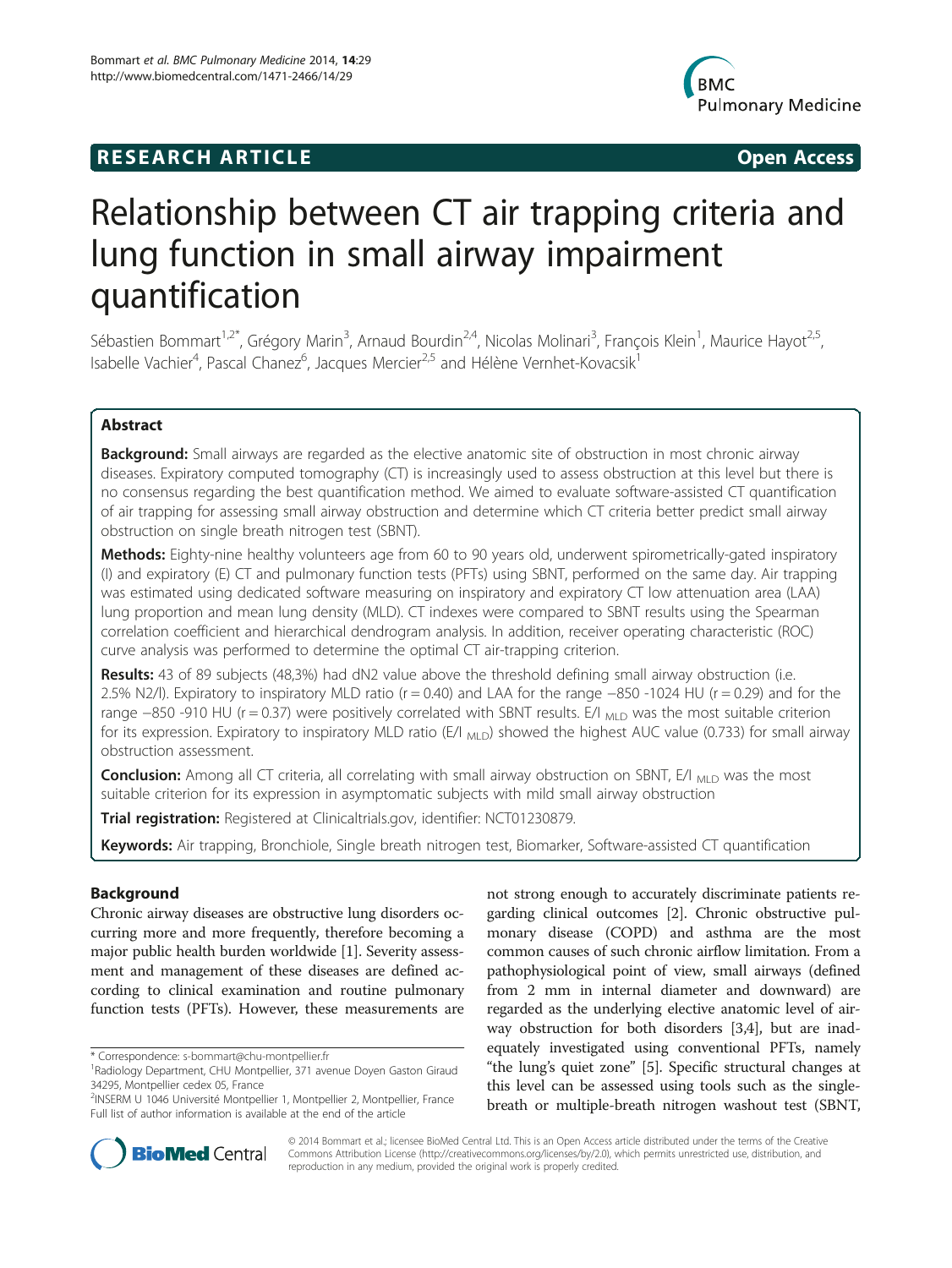MBNT respectively) [\[6\]](#page-5-0). SBNT and MBNT are time consuming and the routine uses are not widely available owing to limited access to the equipment. Due to the fact that expiratory acquisition allows indirect evaluation of bronchiolar involvement [\[7\]](#page-5-0), computed tomography (CT) has been increasingly put forward as an appropriate noninvasive tool for refinement in the classification and treatment monitoring of COPD and asthma [\[8](#page-5-0)-[14](#page-6-0)]. The application of an increasingly wide range of technological tools also allows post-processing by segmentation software and thus quantifies air trapping objectively. Both a decrease in mean lung density and the percentage of low attenuation area on expiratory CT have been used in various study and correlated with disease severity in COPD and asthma [[15](#page-6-0)-[17](#page-6-0)]. Some authors have also suggested the role of paired expiratory to inspiratory ratio or difference as a small airway marker [\[18-20\]](#page-6-0). However, the choice of one of these criteria may affect the results and there is, therefore, a crucial need for standardization in CT air trapping expression.

This prospective study was designed firstly to explore the validity of air trapping software-assisted CT quantification for the assessment of small airway obstruction by using SBNT as standard of reference and, secondly, to assess which was the most accurate criterion.

## Methods

## Subjects and eligibility criteria

Between August 2009 and April 2012, we prospectively conducted a cross-sectional study on lung aging. This specific population was chosen to select a range of subtle small airway obstruction. Eligible participants were asymptomatic, non-smokers for at least 20 years with a cumulative history <10 pack-years of tobacco use and without a past history of lung disease. Subjects were asked to be in good mental and physical health as assessed by medical interview and physical activity using the Voorips score questionnaire [\[21\]](#page-6-0). All the final study participants had normal range spirometry, specifically regarding forced expiratory volume. They were informed of the aims of the study and gave their informed consent for both pulmonary function testing and chest CT.

This study received the approval of the local research ethics committee (CPP sud Méditerranée IV) and the agreement of the French Health Products Safety Agency (ANSM) before the start of the research.

#### Scanning techniques

All CT examinations were performed using a 64–detector row CT scanner (LightSpeed VCT; GE Healthcare, Waukesha, USA) without the administration of contrast material. Patients were placed in the supine position. The entire chest from apex to posterior recesses was included in the cranio-caudal direction according to the following protocol: tube voltage: 120 kV, automatic tube current modulation with maximal current limited to 300 mAs, collimation:  $64 \times 0.6$  mm, increment: 0.9, reconstructed slice thickness: 1.25 mm, tube rotation: 0.5 s, acquisition field of view ranged from 320 to 380 mm depending on the patient's body habitus. Each chest CT examination was reconstructed using a standard filter.

Images were acquired using spirometric gating (WinspiroPRO; Medical International Research Waukesha, USA) to monitor lung volumes and determine respiratory endpoints. Patients were trained to breathe into a mouthpiece connected to the handheld spirometer after calibration of the spirometer according to manufacturer specifications. Breath-hold was obtained at least 3 times in inspiration and expiration using the spirometric equipment just before CT acquisition in supine position. Image sets were then acquired during single-breath-hold helical scanning between 90 and 100% of previously recorded slow vital capacity in supine position. Four additional slices were acquired in the same conditions at end expiration: one through the upper lobes, one through the tracheal carina and two between the tracheal carina and the diaphragm. All DICOM images were anonymously archived and transferred to a dedicated computer for post-treatment.

#### Quantitative assessment of air trapping by CT

De-identified data was processed independently and blindly by a senior radiologist with 8 years of experience interpreting chest CT images (S.B.) and also by a chest radiology fellow (F.K.). Lung parenchyma was automatically isolated from the chest wall, mediastinum and air contained within the segmental bronchi (Additional file [1:](#page-5-0) Figure S1) and then analyzed using threshold techniques and histogram computation in order to quantify lung air trapping objectively and to provide reproducible data with the use of commercially available software (Myrian, Intrasense, Montpellier, France). Measurements were done for the four levels described above combining the values found for both sides at each level. Air trapping was defined in expiratory CT as lung regions that failed to increase in attenuation or decrease in volume in a normal fashion compared with findings on the initial inspiratory images [[22\]](#page-6-0). Given the absence of a single, validated method of CT air trapping quantification, the inspiratory and expiratory chest CT scans were scored in 3 ways, most frequently used in the literature [[23\]](#page-6-0).

The percentage of lung parenchyma that fell within a range of low attenuating area (LAA%) was considered representative of air trapping: voxels between −850 and −1024 HU, called exp −850-1024 on expiratory slices were isolated. A second threshold was also applied between −850 and −910 HU (exp −850-910) to avoid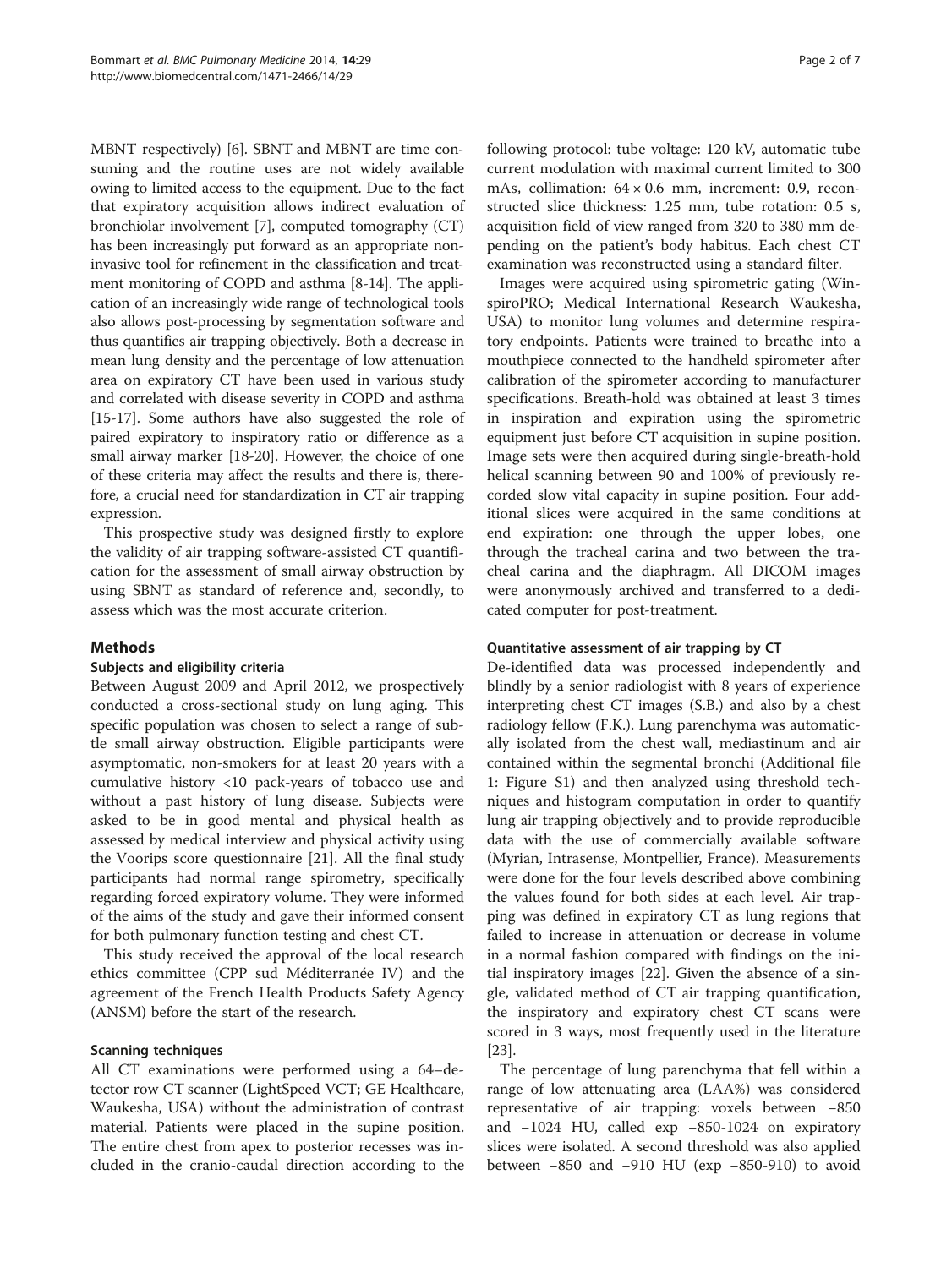low-density values due to emphysematous or cystic lesions. Finally, mean lung density was automatically measured.

Expiratory to inspiratory ratio and the difference between these values were calculated. 4 expiratory images were matched visually by using anatomical landmarks with 4 inspiratory images with the same slice thickness from the inspiratory images. E/I, E-I and (E-I)/I were expressed using the two thresholds described above for LAA% and for MLD.

#### Single breath nitrogen test (SBNT)

SBNT was performed the same day, just before CT scanning. This test was used to look specifically for small airway abnormalities. This test was performed as previously reported by Bourdin and colleagues [\[24](#page-6-0)], using the Vmax apparatus (Vmax; Sensomedics, Yorba Linda, CA, USA) under the supervision of an expert in clinical physiology (M.H.), blinded to the CT results. Subjects were asked to breathe slowly and deeply to reach residual volume. They were then asked to inhale as deeply as possible to obtain total lung volume capacity at which point the breathing valve started the delivery of 100% O2 gas. Subjects were then asked to exhale immediately at a 0.3–0.5 l/s flow giving visual feedback on the computer screen to allow for the procedure to be followed correctly. The fractional expiratory nitrogen concentration was plotted against the expired volume. This helped determine the closing volume and the slope of this relationship when it reached the plateau known as the phase III nitrogen slope (delta N2 or dN2). See the Additional file [2:](#page-5-0) Figure S2 for the single breath nitrogen washout test curve.

## Statistical analysis

Quantitative variables were expressed as means or medians and compared using the Student t test or the Wilcoxon test. Qualitative variables were expressed as numbers (percentages) and compared using the Chi 2 test or the Fisher test as appropriate.

Non-parametric Spearman test was carried out to assess the relationship between functional and CT parameters. Distance and similarity between dN2 and CT air trapping criteria were then analyzed using dendrogram analysis based on the agglomerative hierarchical cluster tree. The best CT parameter was determined using receiver operating characteristic (ROC) curve analysis using standard dN2 cut-off = 2.5% N2/l. To test the diagnostic consistency of air trapping quantification for the two readers, inter-observer agreement was calculated using intra-class correlation coefficient [\[25\]](#page-6-0). A p-value of ≤ 0.05 was considered statistically significant. The statistical analysis was performed using statistical software

SAS 9.3 (SAS Institute; Cary, NC), R 2.14.1 and SPSS 17.0 for Windows (SPSS, Chicago, Ill).

## Results

Among the 101 eligible subjects, a total of 89 performed adequate spirometric maneuvers for both PFTs and CT acquisitions. Software-assisted inspiratory and expiratory lung segmentation was achievable for all these subjects. Description of the study population is provided in Table 1.

#### Intra-class correlation coefficient values

Raw data quantitative air trapping measures were assessed using MLD and LAA% having attenuation below −850 HU or between −850 and −910 HU. The match between the two observers yielded good to excellent inter-reader reliability for each (Additional file [3](#page-5-0): Table S1). The lowest inter-class correlation coefficient between junior and senior radiologists was 0.91 for the fourth slice EXP-850–910.

#### Table 1 Demographic and spirometric characteristics of study subjects

| Variables                | Mean   | Std   |
|--------------------------|--------|-------|
| Age (y)                  | 72,03  | 8,08  |
| Height (cm)              | 162,14 | 8,93  |
| Weight (kg)              | 67,05  | 11,54 |
| BMI (Kg/m <sup>2</sup> ) | 25,53  | 3,49  |
| FVC(I)                   | 3,28   | 0,89  |
| FVC (% predicted)        | 123,10 | 20,86 |
| FEV1 (I)                 | 2,37   | 0,64  |
| FEV1 (% predicted)       | 89,31  | 17,02 |
| FEV1/FVC                 | 72,69  | 6,82  |
| MEF (I)                  | 2,84   | 1,14  |
| MEF (% predicted)        | 110,09 | 40,98 |
| TLC(I)                   | 5,85   | 1,17  |
| TLC (% predicted)        | 110,95 | 15,21 |
| $RV$ (l)                 | 2,58   | 0,61  |
| RV (% predicted)         | 117,13 | 26,21 |
| FRC(I)                   | 3,28   | 0,73  |
| FRC (% predicted)        | 111,87 | 22,64 |
| CV(                      | 2,91   | 0,80  |
| dN2 (% slope)            | 3,02   | 2,24  |

Note. Data are means ± standard deviations for quantitative variables. Percentages are expressed as a ratio of measured to predicted values.  $FVC =$  forced vital capacity,  $FEV1 =$  forced expiratory volume in 1 second,  $MEF$  = mid forced expiratory flow,  $TLC$  = total lung capacity,  $RV$  = residual volume,  $FRC =$  functional residual capacity,  $CV =$  closing volume,  $dN2 =$  phase III nitrogen slope.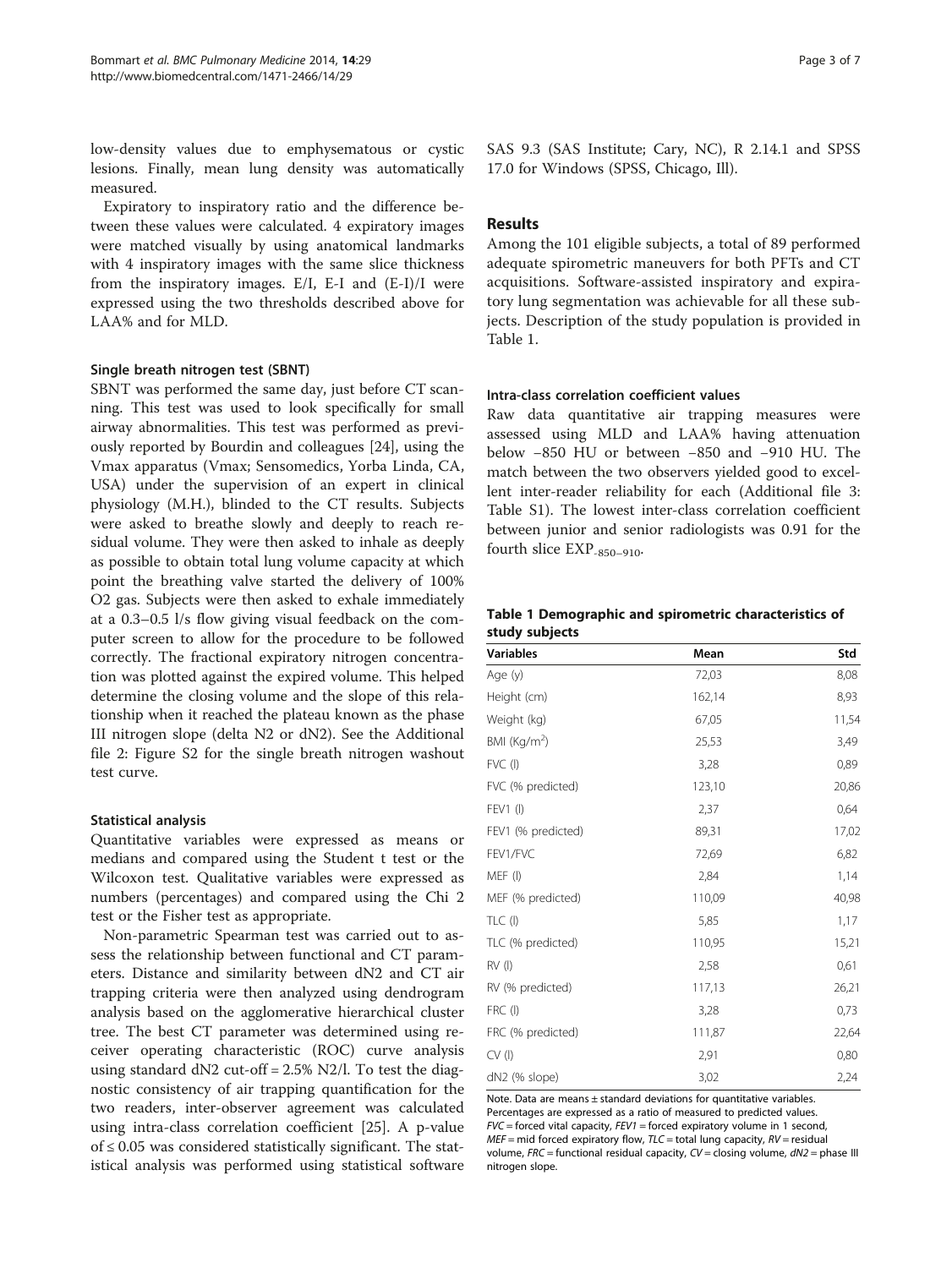

## Spatial Heterogeneity

As shown in Figure 1, CT air trapping assessed by E/I <sub>MLD</sub> ratio obtained at all four levels was statistically different ( $p = 0.02$ ) but all the four expiratory mean lung density values remained significantly correlated with dN2 as demonstrated by the Spearman correlation coefficient (Additional file [4](#page-5-0): Table S2).

## Comparison of CT indexes for small airway obstruction assessment

43 of 89 subjects (48,3%) had dN2 value above the cutoff (2.5% N2/l).

All CT indexes (E/I, (E-I)/I and E-I LAA% or MLD correlated with small airway obstruction, as assessed by dN2 (Additional file [4:](#page-5-0) Table S2). Figure 2 shows the connection between dN2 and the CT criteria generated by hierarchical dendrogram analysis. The cluster located the furthest from  $dN2$  was E-I<sub>MLD</sub>. The three branches

the most closely related to dN2 in the cluster dendrogram (E/I<sub>MLD</sub>, (E-I)/I<sub>MLD</sub>, E-I<sub>-850-910</sub>) were then included for further ROC curve analysis to determine the criteria that yielded the highest combined sensitivity and specificity and thus the highest diagnostic value. The resulting ROC curves are shown Figures [3, 4](#page-4-0) and [5](#page-4-0).  $E/I<sub>MLD</sub>$  provided the best area under the curve (AUC) value (0.714 confidence interval: 0.606, 0.822) using dN2 as a reference. Similar results were obtained for (E-I)/I. When analysis was performed on the second slice individually, AUC for E/I and (E-I)/I was slightly higher (0.733;  $0.630 - 0.836$ .

## **Discussion**

This study reports a clear relationship between spirometrically gated CT air trapping quantification and physiological measurements of the small airways using SBNT. The strength of the CT quantification technique is its capacity to express small airway obstruction reliably using standard, commercially available, software. Indeed, software-assisted CT air trapping quantification was feasible in our study for all subjects who achieved adequate CT acquisitions with a high consistency between observers even for inspiratory images, matched visually by using anatomical landmarks. Expiratory to inspiratory ratio and the difference between these values were calculated to characterize CT air trapping in order to overcome error related to decrease in lung density due to alveolar enlargement likely associated with age [\[26-28](#page-6-0)].  $E/I<sub>MLD</sub>$  and  $(E-I)/I<sub>MLD</sub>$  exhibited the best performance characteristics to assess small airway obstruction. O. Mets and colleagues recently pointed out that  $E/I<sub>MLD</sub>$ was related to PFTs [\[29](#page-6-0)]. They showed a relationship between residual volume/Total lung volume capacity (RV/ TLC) and  $E/I_{MLD}$  in a population of current and former heavy smokers in a lung cancer screening cohort. Nonetheless, RV/TLC reflects static lung hyperinflation and

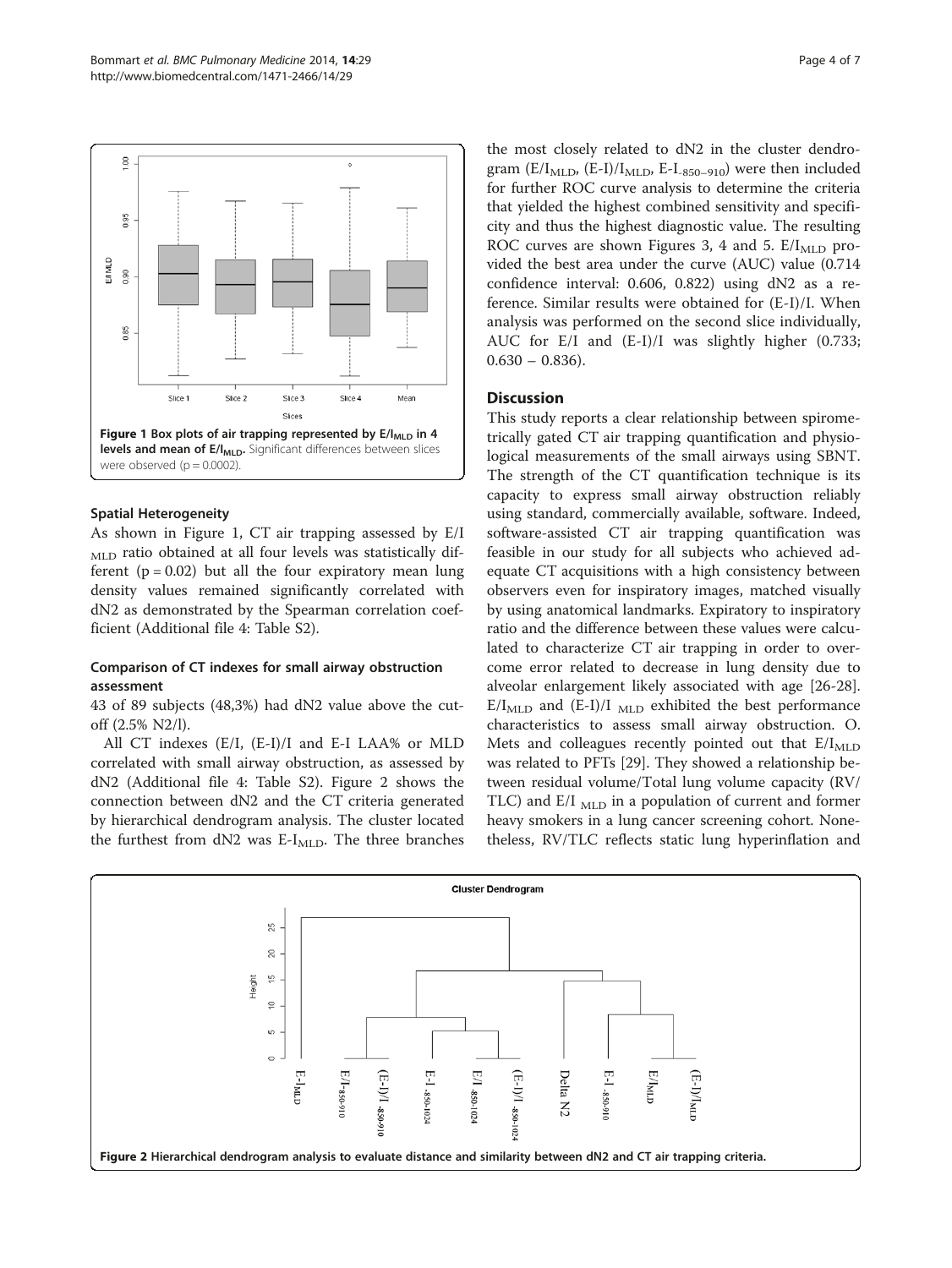<span id="page-4-0"></span>





the value may be influenced either by the presence of small airway obstruction or by emphysema. Furthermore, discrimination is possible only in severe cases of hyperinflation. Only 38 of the 427 heavy smokers subjects presented abnormal RV/TLC in the Mets study. There is currently no functional test allowing perfect non-invasive assessment of small airways. Nonetheless inert gas washout tests such as SBNT provide information on ventilation inhomogeneity that allows sensitive detection of small airway obstruction even when RV/TLC or other standard spirometry values are normal [[30-33](#page-6-0)]. Our sample population aged 60 and older and the selection criteria used offered a well-defined population of subjects with a range of small airway obstruction that may be attributed to normal ageing [\[34,35](#page-6-0)]. Furthermore, people included in this study achieved reproducible maneuvers that are a key point for SBNT validity [\[6](#page-5-0)].

The correlation found in our study between CT and SBNT showed that CT air trapping can detect even mild to moderate small airway obstruction as seen in our subjects who were all asymptomatic but nevertheless having physiological modifications. The aim was to validate CT air trapping quantification from a homogeneous model that could be further applied to various chronic obstruction situations such as COPD or asthma.

Our study has several potential limitations. First, we did not used whole expiratory volume also described for air trapping assessment but only a single set of four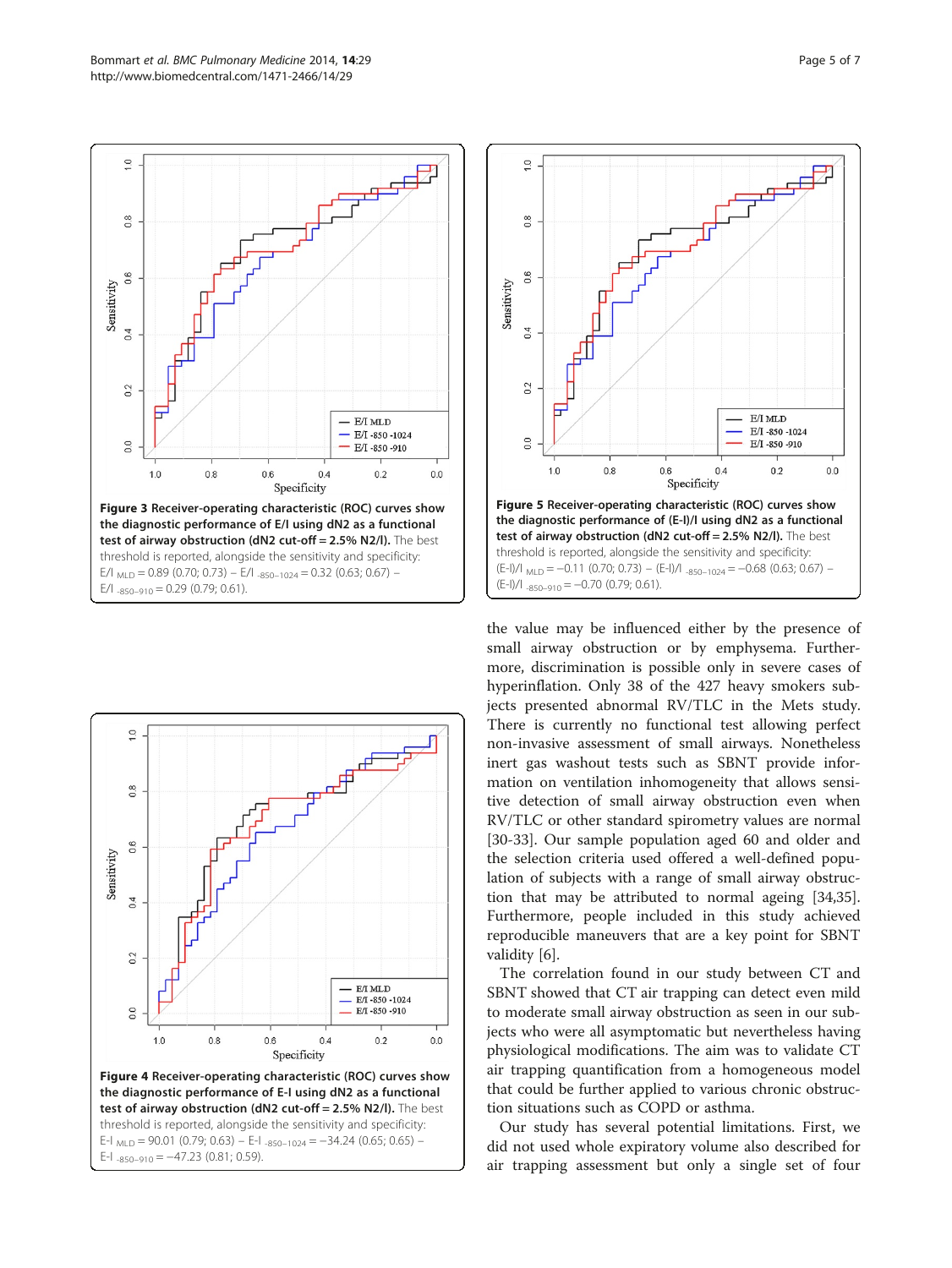<span id="page-5-0"></span>expiratory slices [\[19,36\]](#page-6-0). We did this because of the difficulty for subjects to sustain breath-hold at low lung volumes and furthermore in keeping with the recommendation made by the ethics committee to limit the radiation dose as well as the "As Low As Reasonably Achievable" principle. We cannot know from this study whether analysis on the whole lung volume would have improved the correlations, nonetheless our results showed similar significant air trapping heterogeneity between the upper, middle, and lower regions to that found by Bankier and colleagues in their work on a lung transplant population [[37\]](#page-6-0). Regardless of slice level, each remained significantly associated with dN2. Even if AUC was slightly higher for  $E/I_{MLD}$  in slice 2 (i.e. through the carina), we did not recommend the use of only one expiratory slice as its index could not be applied to pathologies such as asthma, which have been proven to have widely heterogeneous spread [[38](#page-6-0)].

Second, although use of a spirometer to control lung volume during acquisition is not standard practice, in this study it provided proof of inspiration and expiration volume.

Another potential limitation is the lack of emphysematous lesions in our population. The elective site of measurement should be adapted in COPD patients with such lesions as stated by Matsuoka [\[39](#page-6-0)].

## Conclusions

Our study demonstrated that in asymptomatic subjects with small airway obstruction, software-assisted CT air trapping quantification correlated with SBNT. E/I and  $(E-I)/I$ <sub>MLD</sub> are equally representative of small airway obstruction and could be used as a small airway obstruction biomarker.

## Additional files

[Additional file 1: Figure S1.](http://www.biomedcentral.com/content/supplementary/1471-2466-14-29-S1.pdf) Automated quantification of air trapping using segmentation software obtained in a 64-year old woman. Axial expiratory images. Color code: Blue for total lung parenchyma (areas with attenuation of -500 to -1024 HU). Red for attenuation between -850 and -910 HU and green for attenuation less than -910 HU.

[Additional file 2: Figure S2.](http://www.biomedcentral.com/content/supplementary/1471-2466-14-29-S2.pdf) Schematic representation of single breath nitrogen test.

[Additional file 3: Table S1.](http://www.biomedcentral.com/content/supplementary/1471-2466-14-29-S3.pdf) Comparison of the inter-observer agreement (Intra-Class correlation\*).

[Additional file 4: Table S2.](http://www.biomedcentral.com/content/supplementary/1471-2466-14-29-S4.pdf) Spearman correlations between Delta N2 and (expiratory/inspiratory) values, for the four slices.

#### Abbreviations

COPD: Chronic obstructive pulmonary disease; CT: Computed tomography; delta N2: Phase III nitrogen slope; LAA: Low attenuation area; MBNT: Multi breath nitrogen test; MLD: Mean lung density; PFT: Pulmonary function test; ROC: Receiver operating characteristic; RV: Residual volume; SBNT: Single breath nitrogen test; TLC: Total lung volume capacity.

#### Competing interests

The study was funded by a grant from the French Ministry of Health (Programme Hospitalier de Recherche Clinique 2008). No potential conflicts of interest relevant to this article were reported for any authors.

#### Authors' contribution

SB and HK were responsible for the concept and design of the study. SB drafted and wrote the paper. AB participates in the study design and helped to draft the manuscript. GM and NM helped to perform statistical analysis. All authors contributed to the clinical data collection, data analysis and review the manuscript. All authors read and approved the final manuscript.

#### Acknowledgements

We thank all volunteers who participated in this research study and Melina Bouet for her excellent research assistance.

#### Author details

<sup>1</sup> Radiology Department, CHU Montpellier, 371 avenue Doyen Gaston Giraud 34295, Montpellier cedex 05, France. <sup>2</sup>INSERM U 1046 Université Montpellier 1, Montpellier 2, Montpellier, France. <sup>3</sup>Statistics Department CHU Montpellier Montpellier, France. <sup>4</sup>Respiratory Disease Department, CHU Montpellier, Montpellier, France. <sup>5</sup>Clinical Physiology Department, CHU Montpellier, Montpellier, France. <sup>6</sup>Respiratory Disease Department, CHU Marseille, Marseille, France.

#### Received: 29 August 2013 Accepted: 14 February 2014 Published: 28 February 2014

#### References

- 1. Mannino DM, Buist AS: Global burden of COPD: risk factors, prevalence, and future trends. Lancet 2007, 370:765–773.
- 2. Vestbo J, Hurd SS, Agusti AG, Jones PW, Vogelmeier C, Anzueto A, Barnes PJ, Fabbri LM, Martinez FJ, Nishimura M, Stockley RA, Sin DD, Rodriguez-Roisin R: Global strategy for the diagnosis, management and prevention of chronic obstructive pulmonary disease, GOLD executive summary. Am J Respir Crit Care Med 2013, 187(4):347–365.
- 3. McDonough JE, Yuan R, Suzuki M, Seyednejad N, Elliot WM, Sanchez PG, Wright AC, Gefter WB, Litzky L, Coxson HO, Paré PD, Sin DD, Pierce RA, Woods JC, McWilliams AM, Mayo JR, Lam SC, Cooper JD, Hogg JC: Small-airway obstruction and emphysema in chronic obstructive pulmonary disease. N Engl J Med 2011, 365(17):1567–1575.
- 4. Timmins SC, Diba C, Farrow CE, Schoeffel RE, Berend N, Salome CM, King GG: The relationship between airflow obstruction, emphysema extent and small airways function in COPD. Chest 2012, 142(2):312–319.
- 5. Mead J: The lung's "quiet zone". N Engl J Med 1970, 282:1318–1319.
- 6. Robinson PD, Latzin P, Verbanck S, Hall GL, Horsley A, Grappa M, Thamrin C, Arets HG, Aurora P, Fuchs SI, King GG, Lum S, Macleod K, Paiva M, Pillow JJ, Ranganathan S, Ratjen F, Singer F, Sonnappa S, Stocks J, Subbarao P, Thompson BR, Gustafsson PM: Consensus statement for inert gas washout measurement using multiple- and single- breath tests. Eur Respir J 2013, 41(3):507–522.
- 7. Laurent F, Latrabe V, Raherison C, Marthan R, Tunon-de-Lara JM: Functional significance of air trapping detected in moderate asthma. Eur Radiol 2000, 10(9):1404–1410.
- 8. Montaudon M, Lederlin M, Reich S, Begueret H, Tunon-de-Lara JM, Marthan R, Berger P, Laurent F: Bronchial measurements in patients with asthma: comparison of quantitative thin-section CT findings with those in healthy subjects and correlation with pathologic findings. Radiology 2009, 253(3):844–853.
- 9. Matsuoka S, Yamashiro T, Washko GR, Kurihara Y, Nakajima Y, Hatabu H: Quantitative CT assessment of chronic obstructive pulmonary disease. Radiographics 2010, 30(1):55–66.
- 10. Gupta S, Siddiqui S, Haldar P, Entwisle JJ, Mawby D, Wardlaw AJ, Bradding P, Pavord ID, Green RH, Brightling CE: Quantitative analysis of high-resolution computed tomography scans in severe asthma subphenotypes. Thorax 2010, 65(9):775–781.
- 11. Mets OM, Schmidt M, Buckens CF, Gondrie MJ, Isgum I, Oudkerk M, Vliegenthart R, de Koning HJ, van der Aalst CM, Prokop M, Lammers JW, Zanen P, Mohamed Hoesein FA, Mali WP, van Ginneken B, van Rikxoort EM, de Jong PA: Diagnosis of chronic obstructive pulmonary disease in lung cancer screening Computed Tomography scans: independent